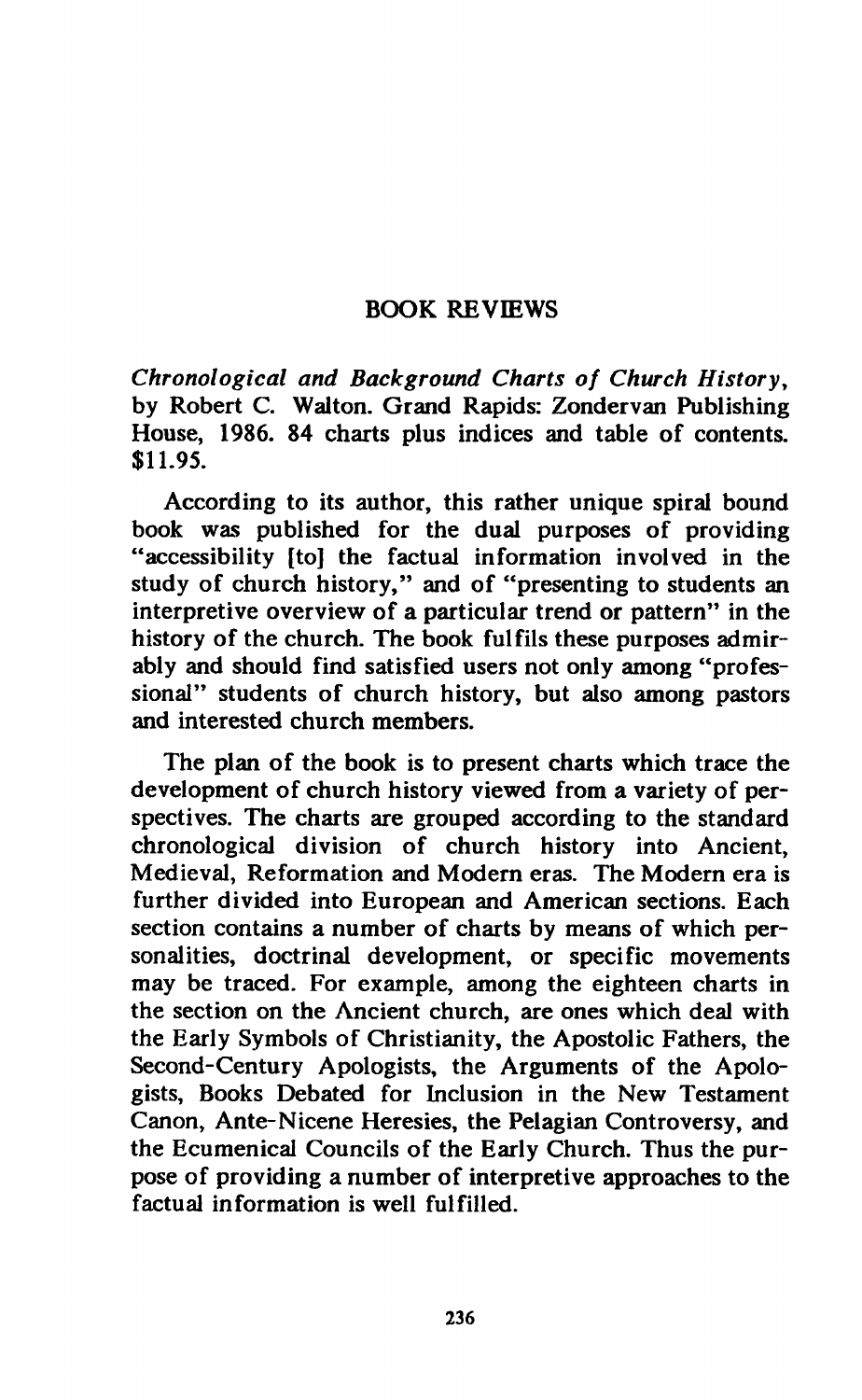**In addition to the sections of charts dealing with eras of church history, there is a final section labeled "Miscellaneous," just to pick up some things that were missed in the other charts. Here we find, for example, charts on the Parallel Structures of Systematic Theology and Church History, on the Pendulum Effect in Church History, on the Popes Recognized by the Roman Catholic Church, and even one on Notable Protestant Historians of the Church. Mr. Walton has made a real effort to be thorough and the results are gratifying.** 

**Beyond the above description of content it is notable that while most of the charts are in tabular form, a number are in the form of a genealogical tree, particularly those which trace the history and developments in the various denominational systems. We find presented this way the family trees of the American Presbyterian, Baptist, Lutheran, Reformed, Cpngregational, Pentecostal, Methodist, Episcopal, Mennonite and even Mormon and Adventist churches.** 

**In a work of this nature, the theological stance of the writer is of some importance because this will bear directly on the choice and organization of material. Mr. Walton was student at Westminster Theological Seminary under professor Claire Davis and so comes to church history from a Presbyterian-Reformed and conservative background. This reviewer, who teaches church history at a Reformed seminary and who studied at Westminster Seminary with the first generation professor of church history, Mr. Paul Woolley, finds the choice of materials and the approach to them to be very good. It is doubtful that any orthodox evangelical will find great problems with Mr. Walton's choices and approach.** 

**In this kind of work it is almost impossible that one would not have some quibbles about the inclusion or exclusion of certain facts or ideas. However, this reviewer finds this book remarkably free of even such small problems. We do note, on the one hand, that mention of some of the earlier monastic developments would have made the chart on monastic orders more instructive. On the other hand, the opposition of Rev. Asahel Nettleton, one of the usually un-**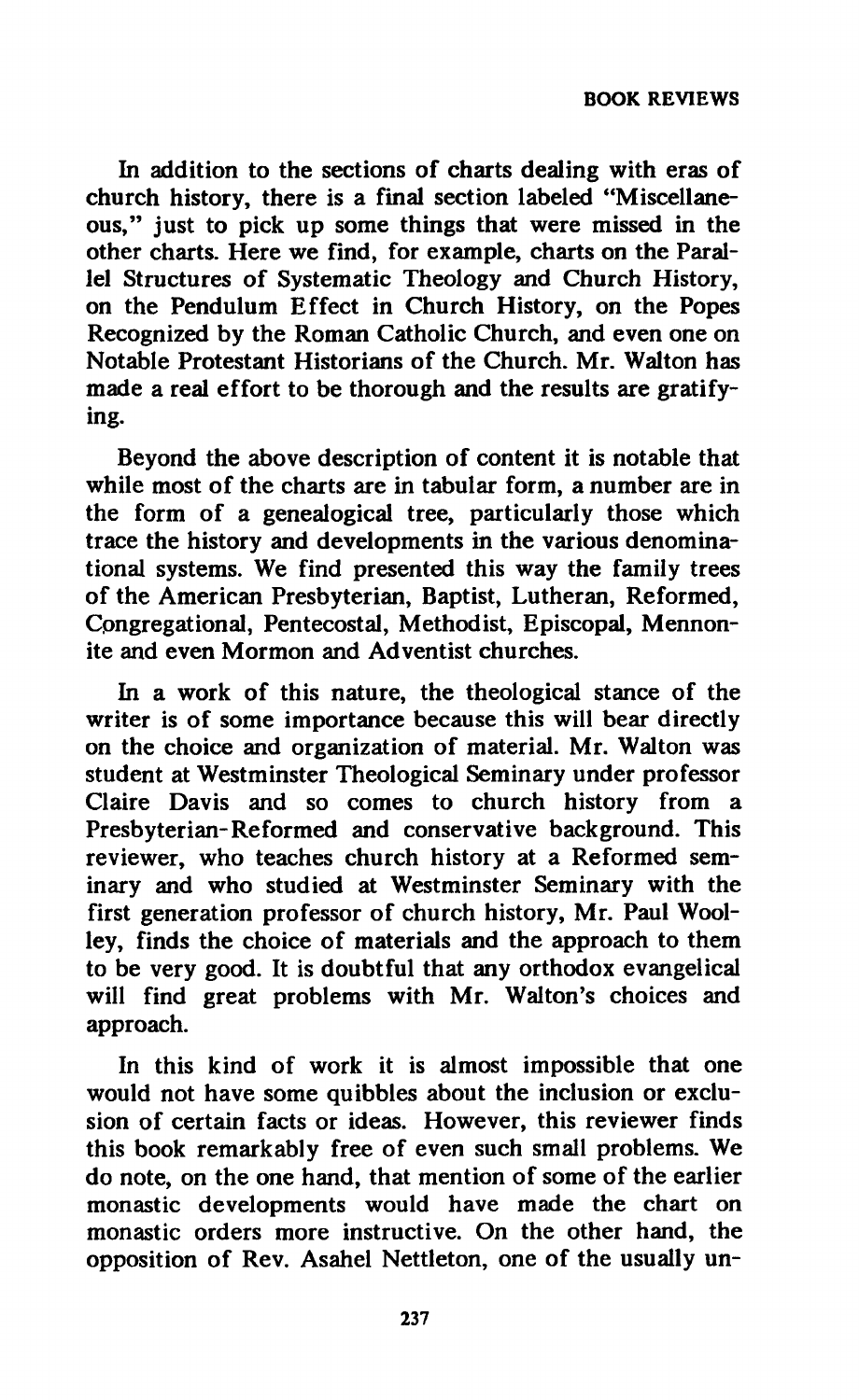## **MID-AMERICA JOURNAL OF THEOLOGY**

**known but real heroes of Calvinism, to the "new measures" of Charles Finney's evangelism are duly noted in the chart on the Second Great Awakening.** 

**As the author points out, knowledge of church history is not optional for those who wish not to live as helpless children in the face of developments in their own time.** *Chronological and Background Charts of Church History* **is a very helpful tool for knowing and understanding this important subject. It belongs on the shelves and in the regular use of serious Reformed pastors and church members.** 

**Robert E. Grossmann** 

*By His Grace and for His Glory: A Historical, Theological and Practical Study of the Doctrines of Grace in Baptist Life,* **by Thomas J. Nettles. Grand Rapids: Baker Book House, 1986. Pp. 442 including indices. \$12.95.** 

**Thomas J. Nettles is the professor of Church History at the Mid-America Baptist Theological Seminary in Memphis, Tennessee. In this volume he shows the reader what are the Calvinist roots of the Southern Baptists in the United States.** 

**The book is divided into three main sections. In the first section, which this reviewer found to be the most interesting, he gives the history of the Baptist churches in England and here in America The history is not a dry recitation of facts but a living recital of the contributions of many of the leaders in the Baptist churches. He leaves no room for doubt that the early Baptists were Calvinists through and through. Men such as Charles Spurgeon and John Bunyan, who are widely known outside of Baptist circles, are but two of the many leaders who led the churches in the Calvinistic path. Not only did they emphasize the five points of Calvinism, but they went into detail in setting forth such doctrines as election and reprobation. So it was in the early days of the Baptist movement in England.** 

**Many of the Baptists who came to America in the early years became members of Congregational churches. It was always difficult to ascertain the precise doctrinal position of**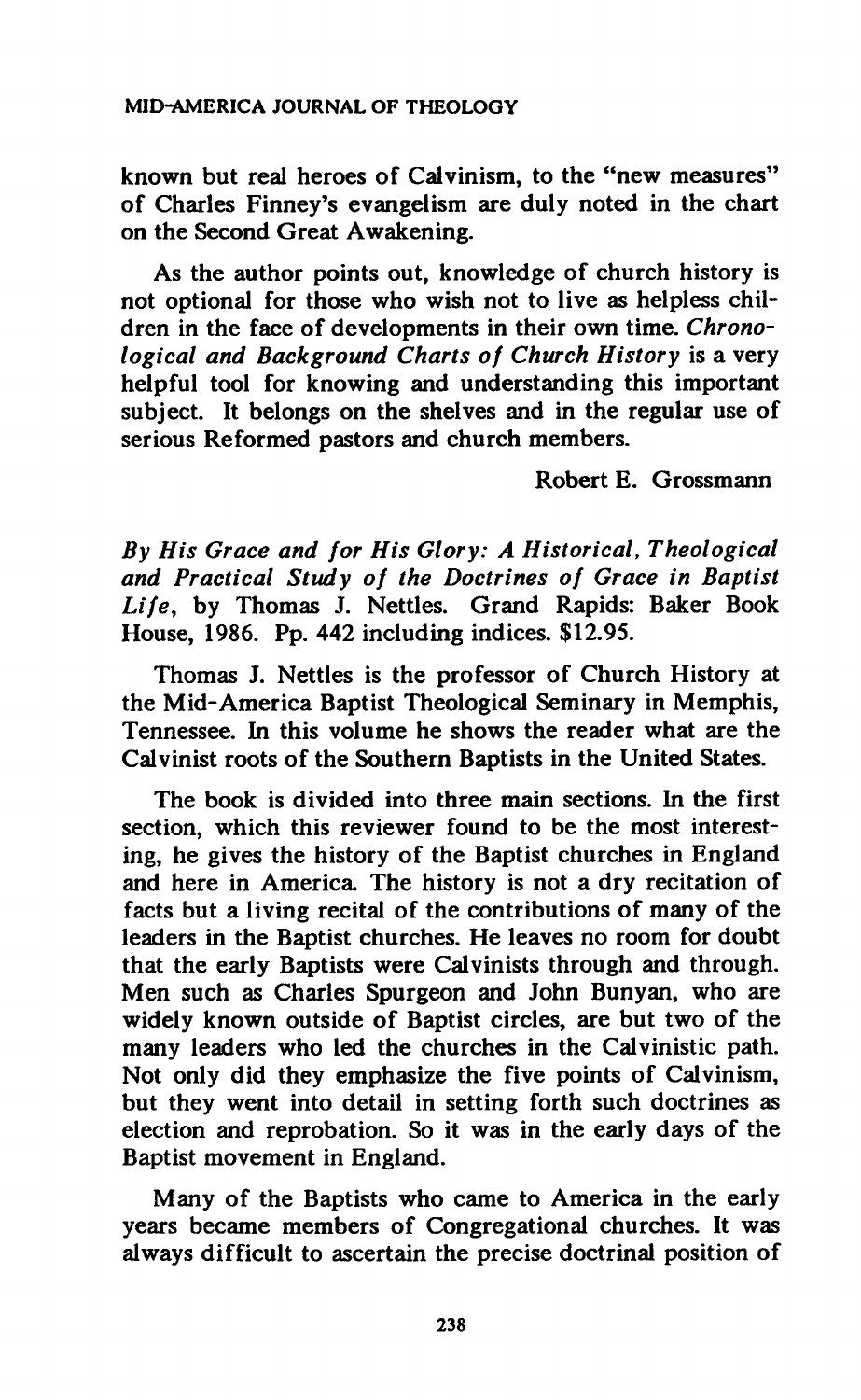**these churches because of the fact that they were** *congregationalistsl* **Yet, many of these churches held firmly to the teachings of John Calvin.** 

**Deism and Socinianism in England in the eighteenth century began to have a definitely negative effect on the Baptist churches. They began to embrace the more modern teachings. Today, though they have by no means disappeared, the Baptist churches are no longer Calvinistic.** 

**The second main division of the book deals with doctrinal exposition. Much of this material is not new for those who read this journal because it is a restating of our Reformed position. It is interesting, though, to hear the Baptists speak of infra- and supra-lapsarianism! It is also interesting to read a discussion of divine sovereignty and human responsibility and the relationship between the two. According to the author, the break with infant baptism came about 1611. It sounds strange to many of us that one can be Reformed or Calvinistic and deny infant baptism! To many it sounds like a contradiction in terms. Is Calvinism not the five points plus the covenant? Not much is made in the doctrinal exposition concerning the covenant.** 

**The author bemoans the fact that liberalism has also crept into the Baptist churches. There are theologians who use the terminology of a by-gone day but have placed a different content into the terms. There were those who sought to stem this liberal tide but were themselves too ambiguous to make any impact on the church.** 

**The third main part of the book deals with practical exhortations. Some very interesting things are mentioned in this section. The author speaks of a "hyper" supralapsarian Calvinism which really has no room for evangelism. On the other hand, the author maintains that God's sovereignty is the only consistent basis for evangelism. This truth is well argued. He deals with evangelism at some length and concludes that the "altar call" or "the invitation" are not biblical precepts for evangelism. These means came into the Baptist churches in the latter part of the 18th century. Charles Finney introduced the "altar call." He believed that**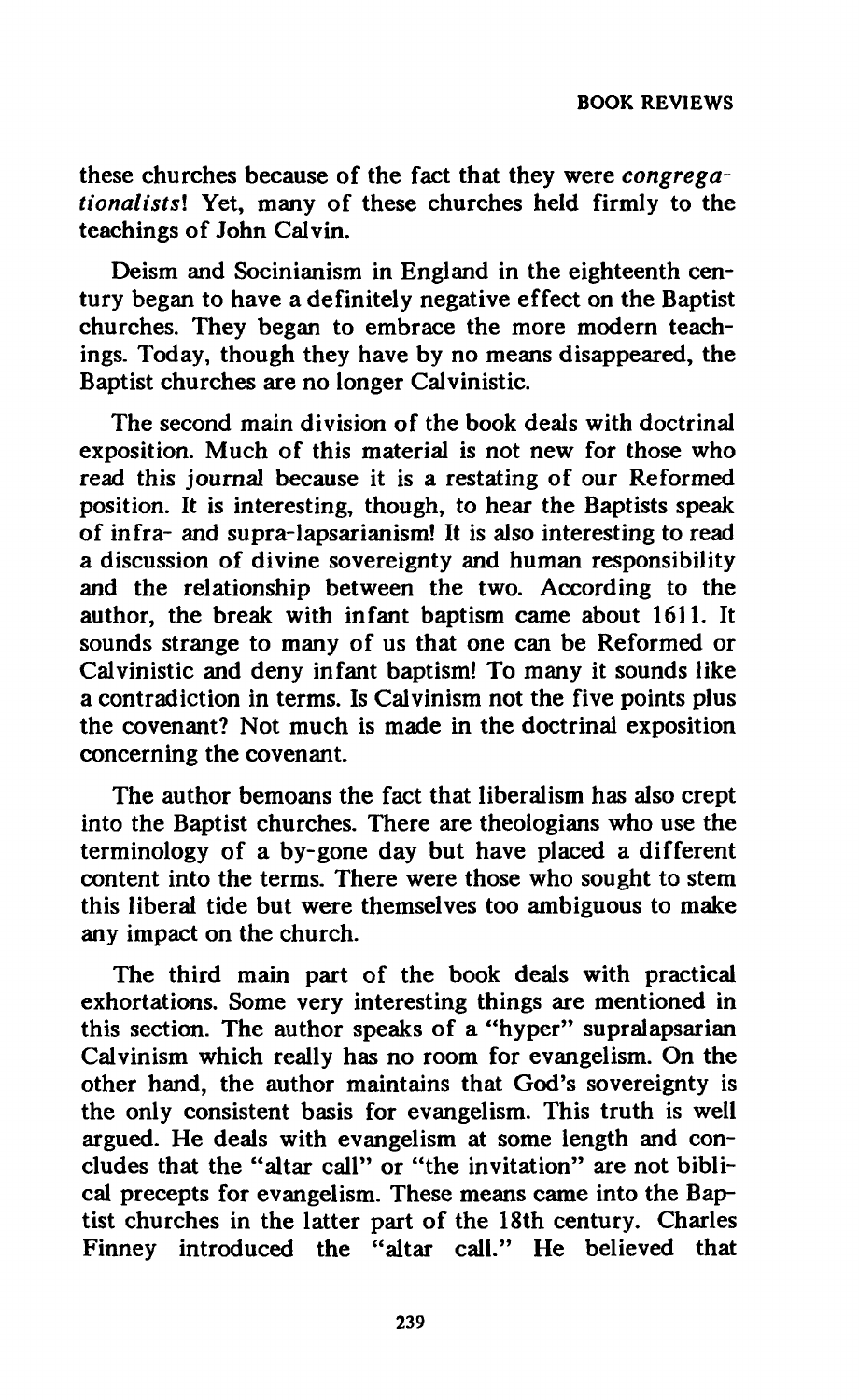**regeneration was the work of man! Asahel Nettleton spoke scathingly of Finney's methods "as exceedingly calamitous to the cause of revival." Yet, these methods have become common among Baptists.** 

**During the first 275 years of their history the Baptists were Reformed. Reformed Baptists are therefore not of a late date, as is often thought.** 

**This is a valuable book in the library of any minister, theological student or professor of theology. Here in one volume is a fine history of the Baptist churches, along with a demonstration of the beauty of the Reformed faith and the disaster of its loss. Baker Book House has enriched the theological world by publishing this fine book.** 

**Henry Vander Kam** 

*Worldly Saints: the Puritans as they really were,* **by Leland Ryken. Académie Books. Grand Rapids: Zondervan Publishing House, 1986. Pp. xx + 281. \$14.95.** 

*The Puritans: Their Origins and Successors.* **Addresses delivered at the Puritan and Westminster Conferences, 1959-1978, by D. M. Lloyd-Jones. Edinburgh: The Banner of Truth Trust, 1987. Pp. xiii + 421. \$25.95.** 

**While both of these books focus on the Puritans, each has a different purpose. Ryken's volume is an introduction to the thought and life of these important people. Lloyd-Jones' volume is a collection of lectures given over nineteen years at the annual conference on Puritan studies held in London's Westminster Chapel. Thus there is not the same cohesiveness in this book as that which characterizes Ryken's. Lloyd-Jones focused on various men, movements and theological concepts of Puritanism.** 

**In his introduction to** *Worldly Saints,* **Dr. James I. Packer commends Ryken on his "fine presentation of the Puritan outlook (p. xvi)." Ryken writes,** 

**My purpose in writing this book has been threefold: (1) to correct an almost universal misunderstanding of what Puritans really stood for, (2) to bring together into a**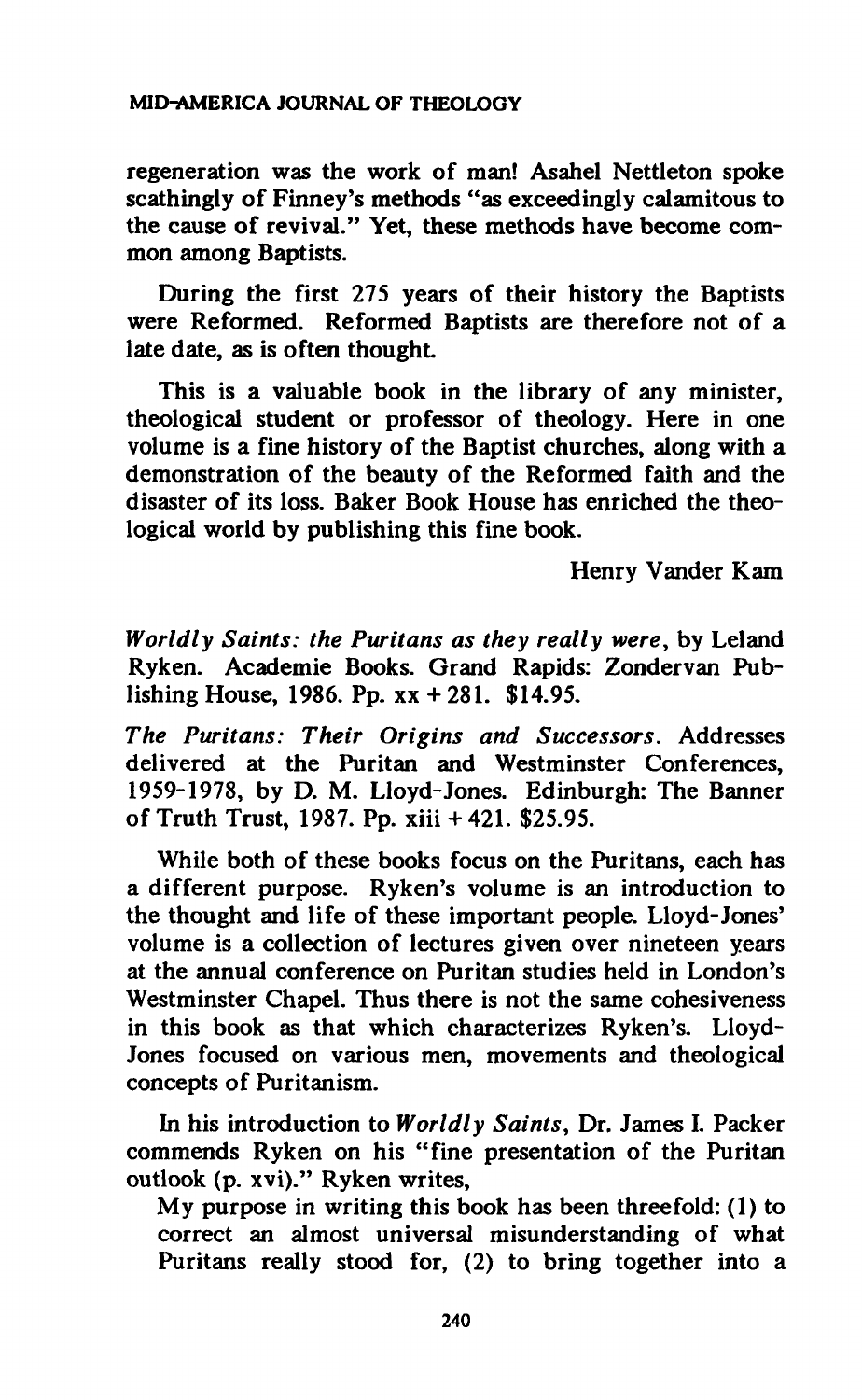**convenient synthesis the best that Puritans thought and said on selected topics, and (3) to recover the Christian wisdom of the Puritans for today (p. xvii).** 

**He has done exactly what he set out to do. By means of quotations from the Puritans themselves, he has dispelled many of the grotesque myths which have been nurtured about them through the years. He has brought us to see their profile in such a way that we gain a new appreciation for their ideas and ways. Of course, Ryken is aware that the Puritans were imperfect men and thus had their faults. These he has also placed before the reader.** 

**Perhaps the most valuable section of the book is the author's analysis of the Puritan view of war, marriage and sexuality, money, the family, preaching, church and worship, the Bible, education, and social action. Each chapter is full of quotations from Puritan writings and, since the material presented is meant to be an introduction, the chapter is concluded by a fine bibliography for further study. The book itself is supplemented with a fine eightpage bibliography and more than forty pages of bibliographic notes. Further, it is enhanced by many fine illustrations.** 

**If there are any weaknesses, two might be noted. First, while a distinction is indeed made between the Puritanism of England and New England, little attempt is made to distinguish between the varieties of Puritans as Knappen did in**  *Tudor Puritanism.* **Admittedly, this is not easy since the categories are not always airtight. However, it is not true that all Puritan thinking was alike. Of course, Ryken knows this. Second, the fine quotations are often taken from works in which they, too, were quotations. This, however, does not diminish the value of this fine introductory work.** 

**As has already been stated, Lloyd-Jones' work is very different in nature. Whereas Ryken uses a "wide-angle lens" (to use his words) to view the Puritans, Lloyd-Jones focuses very carefully on certain aspects.** 

**Anyone who has ever heard "the Doctor" lecture on Puritan history can testify of his breadth and depth of**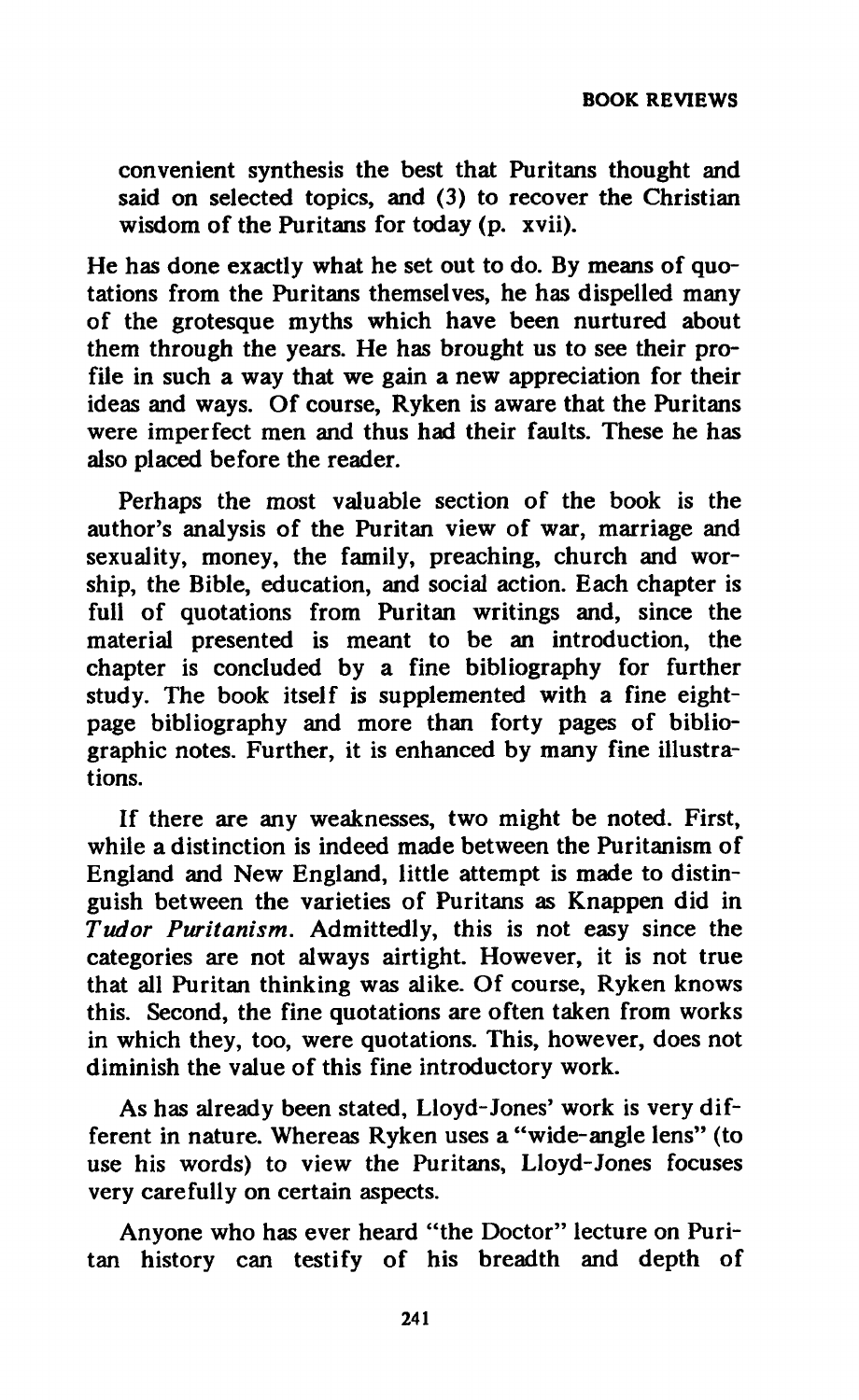**knowledge in the field. Customarily he would speak at Westminster Chapel without notes. Although there are several times in these lectures where notes might have allowed more precision in detail, the value of this publication is not marred by lack of them.** 

**Lloyd-Jones never saw history as a mere intellectual pursuit. For him this would mean that history had no value. He saw history as being helpful for us to understand the church as it was** *and* **is. Again and again he made this point in these lectures.** 

**In "Puritanism and Its Origins" Lloyd-Jones tackled the long debated question of when Puritanism began. He believed that to date its inception with the first use of the term in 1567 misses the important fact that the spirit of Puritanism was present already in 1524 in William Tyndale. He saw this spirit of Puritanism already present in the first generation English reformers. Perhaps this lecture, presented in 1971, is among the finest in the book because it gives an historical introduction that is more than a general explanation.** 

**Lloyd-Jones also believed that whereas the** *spirit* **of Puritanism began with Tyndale, "from the standpoint of an organized body of thought and organization" John Knox was the founder. His lecture "John Knox—The Founder of Puritanism" (1972) substantiates this thesis.** 

**In his 1962 presentation "Puritant Perplexities—Some Lessons from 1640-1662, " he laid out his analysis of why Puritanism as a movement disappeared and a form of denominationalism developed in England. He listed 1) "the admixture of religion and politics" ; 2) "the unfortunate and most regrettable divisions in the ranks of the Puritans"; and 3) "the State-Church idea."** 

**Some of the other topics dealt with include: "Henry Jacobs and the First Congregational Church," "Jonathan Edwards and the Crucial Importance of Revival," "The Christian and the State in Revolutionary Times: The French Revolution and After" (in which there is a discussion of Abraham Kuyper), "Preaching" (an analysis of Puritan**  preaching), "John Calvin and George Whitefield," and

**242**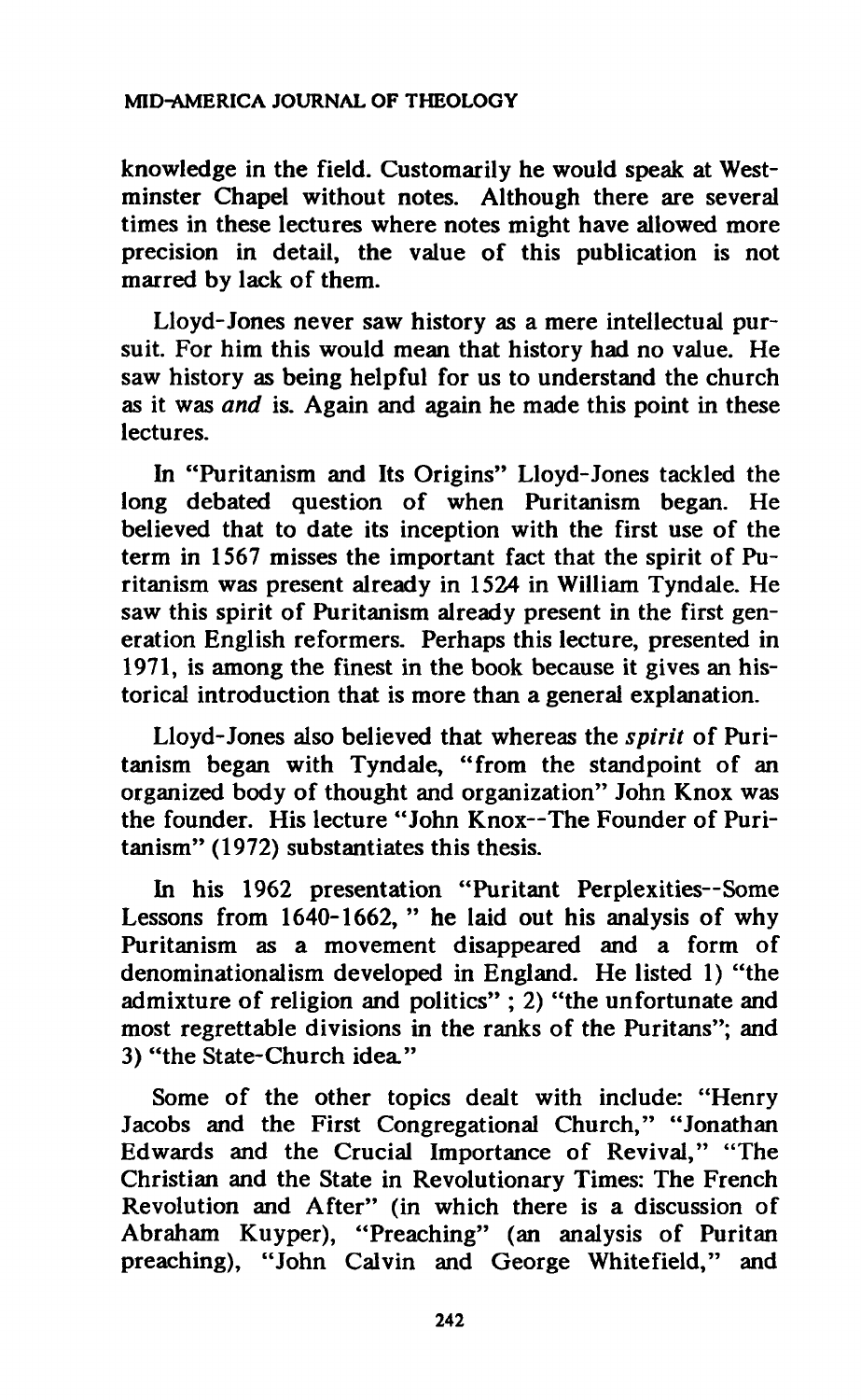**"John Owen on Schism"—a thorough analysis of Owen's dogmatic writings on this subject.** 

**Although no bibliography appears, there are many references to writings—both primary and secondary.** 

**Certainly "the Doctor" was well qualified in the subject area. This work cannot be dismissed. Thankfully, these essays, many of which are long out of print, have been made available in a more permanent form.** 

**Anyone interested in learning about this significant part of church history will go a long way by perusing these notable volumes.** 

**Jerome M. Julien** 

*The Orthodox Presbyterian Church, 1936-1986,* **ed. Charles G. Dennison. Philadelphia: Orthodox Presbyterian Church, 1986. Pp. 357. \$18.95.** 

**The subject of this review is an official historical publication of the Orthodox Presbyterian Church (OPC) which seeks to provide a broad range of information on the denomination's first fifty years, as well as a fairly detailed introduction to the church as it exists today. As such, it is a particular kind of book directed to a particular kind of audience, an audience one might well presume to include mostly Orthodox Presbyterians. At the same time it is a very valuable resource for anyone who might have a special interest in the OPC or in the course of Reformed Christianity in the United States, or even simply of Christianity more broadly conceived.** 

**It might be well to mention at the outset that this reviewer is of the second category just mentioned. As a pastor of the Reformed Church in the United States which has had fraternal relations with the OPC for more than half of its history, it has been my privilege to know personally a large number of the pastors and congregations of the OPC and to work closely with their Committee on Foreign Missions for some fifteen years during the 26-year partnership of our denominations in the support of missionaries Harvie**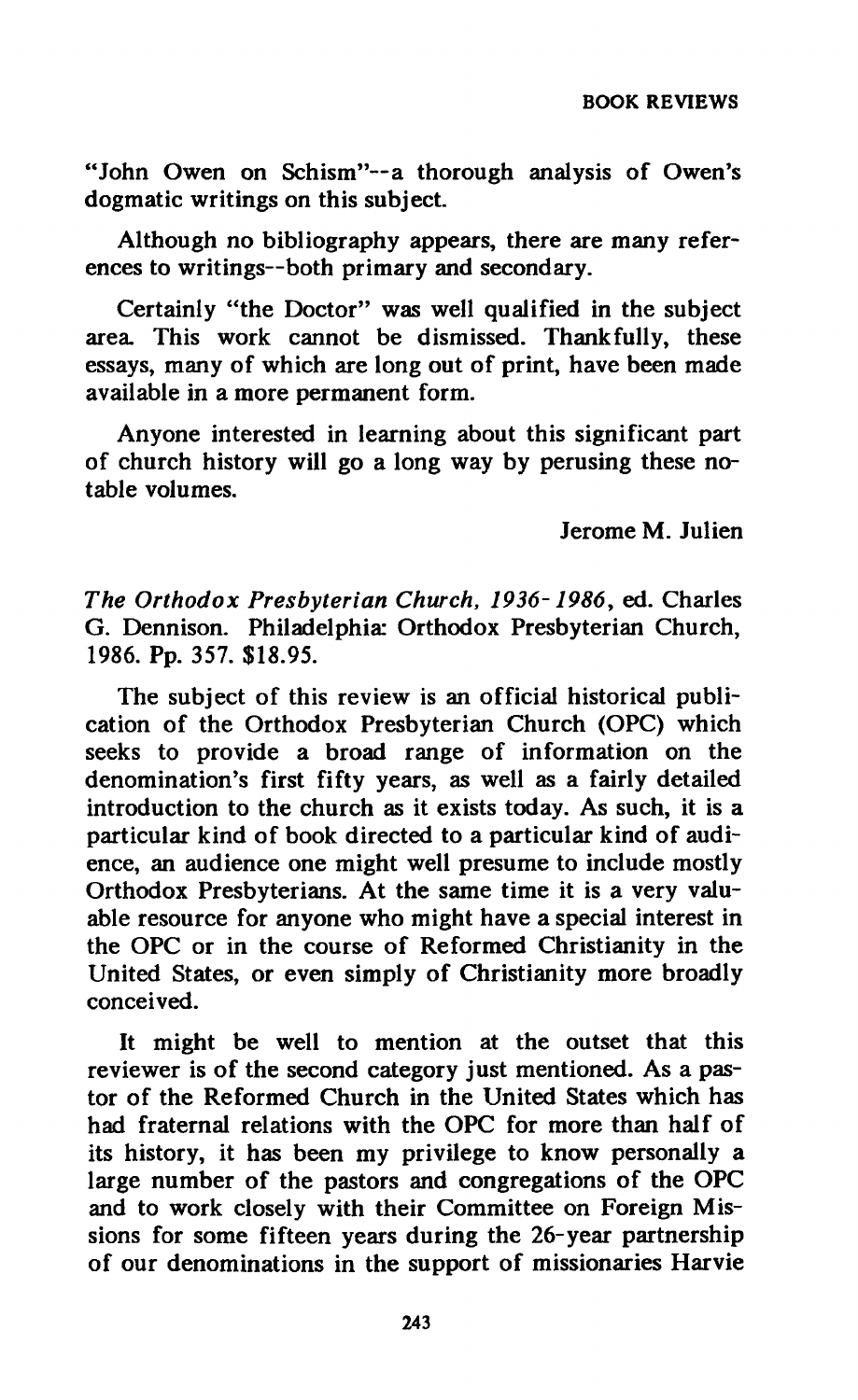**Conn and Lendal Smith. I have also participated fully in the congregational lives of OPC Churches in San Francisco and Glenside, Pennsylvania during residences in those cities.** 

**The book before us is the product of many minds and many pens. Nevertheless it has been edited into a very cohesive and well-rounded picture of the OPC by editor Dennison and his helpers. The book is organized into chapters dealing with the work of each of the major denominational committees, with each of the presbyteries, with several areas of interest within the OPC. It concludes with a register of each of the pastors who has served in the denomination.** 

**The opening chapter is somewhat ambiguously entitled "Introduction," a brief historical overview of the whole denomination which is mixed with a theological apology for its existence and an exhortation to continue in the spirit in which it was founded. Such a chapter is fitting for a book of this nature and does serve as a useful introduction for readers who are Orthodox Presbyterian, although it might sound somewhat like ax-grinding to a non-sympathetic reader who has had little previous exposure to the OPC.** 

**Dealing with areas of special interest within the OPC are chapters on Orthodox Presbyterian women, OPC statistics, the Center for Urban Theological Studies, and Westminster Theological Seminary. Of these, the one on Westminster Seminary has the most to offer beyond obligatory mention in a book of this nature. The statistics given amount to a total of four numbers giving the approximate membership of the denomination at its beginning, and at the times it consisted of about 10,00, 15,000 and 18,000 (presently) members. Of course, a number of the founders of Westminster Seminary were also founders of the OPC. Thus from its very beginning there has been a symbiotic relationship between the two, which has not, however, always proceeded on as solid ground as that between the bees and the flowers. About this the book is open and honest, although more laudatory than critical.**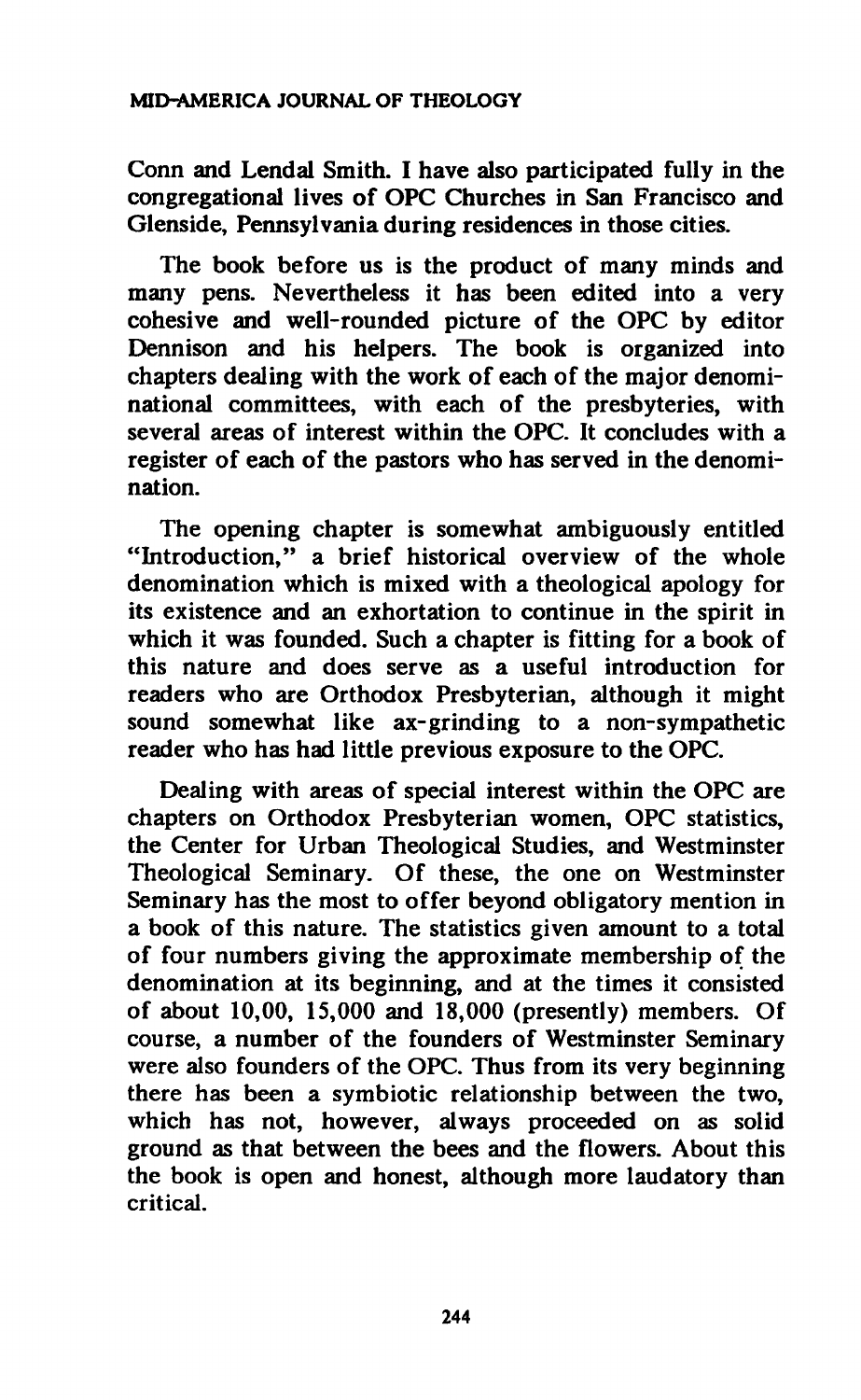**The bulk of material in the book consists of brief but thorough histories and descriptions of each congregation of the OPC. Each congregation is treated in the chapter on the presbytery of which it is a part. Thus the main order of the book is geographical rather than chronological. This would seem almost necessary in a book of this nature; however, a great deal of attention has been paid also to the chronological order of events as well, and this is very helpful to the reader.** 

**Before closing this review it might be useful to accept the editor's prefatory invitation to reflect on the history of Reformed denominations. In his opening sentence Mr. Dennison recalls that Westminster Seminary professor Paul Woolley estimated the useful life of a modern denomination to be about fifty years. Mr. Dennison does this to raise the question of "whither the OPC?" This is not a facetious question, either for the OPC or for others of us who think that Reformed Christianity is truly Christianity in its most biblical form. Running the risk of doing this from a glass house, one does wonder where the OPC is headed. This question arises particularly in light of its recent consideration of entrance into the theologically broader Presbyterian Church in America, a move that was considered not on the basis of**  negotiated merger, but on that of simply joining the PCA. **Furthermore, one wonders what the old stalwarts of the OPC would think of a denomination where six-day creation is a minority position and where the practice of infantcommunion has gained a significant following. No one who is committed to biblical fidelity expects that the biblical church should remain static; the OPC has shown real growth in numbers and works over the years, growth that is an inspiration to others of us in the Reformed community. Nevertheless, the developments mentioned do evidence real doctrinal change, the kind of change that the OPC of the past had been a leader in fighting, in our opinion rightly, because the foundation for Reformed doctrine is the unchangeable Word of God.** 

**In sum,** *The Orthodox Presbyterian Church: 1936-1986*  **is a well-produced book, one that perhaps should be required reading for pastors and elders outside of that honored**